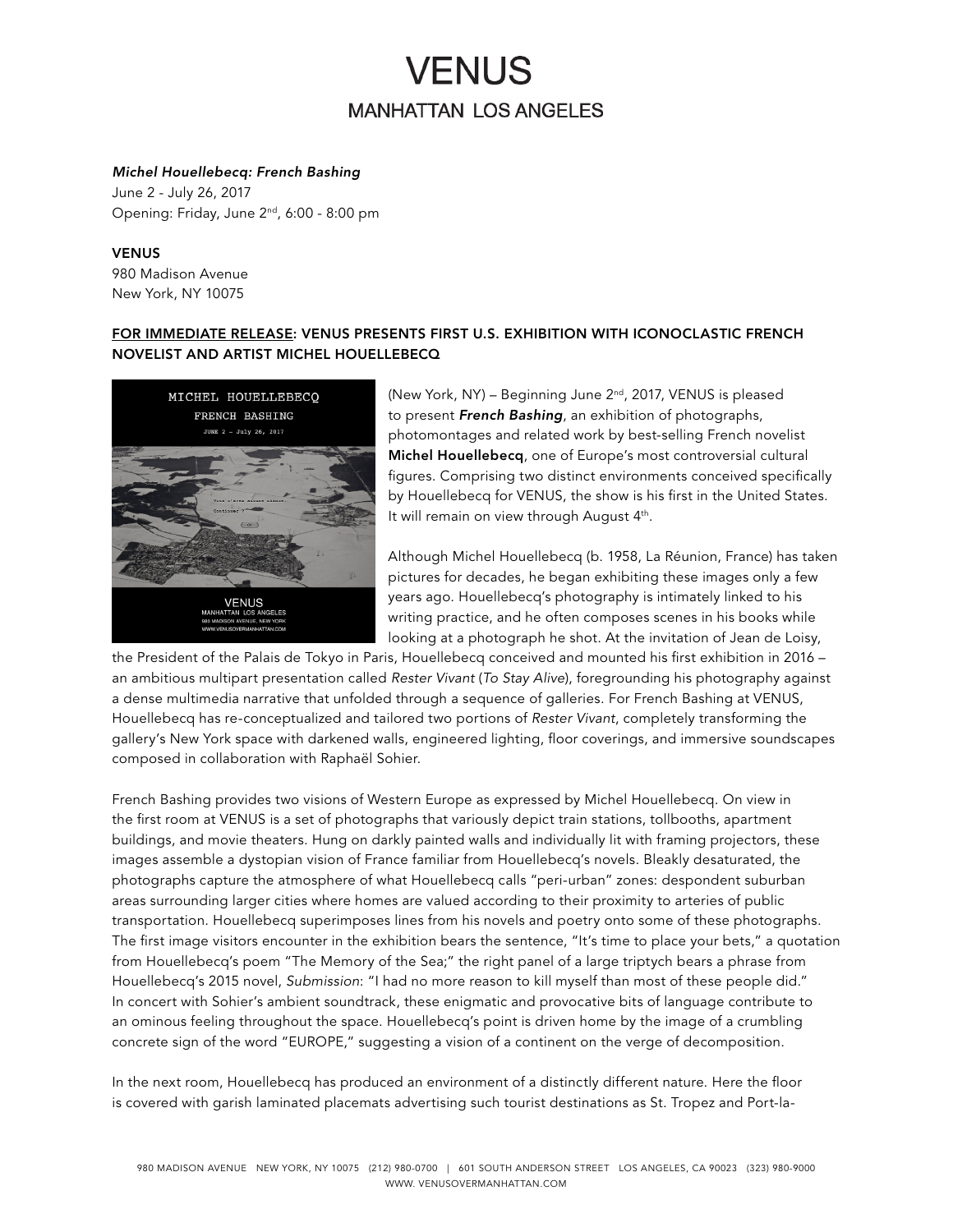# **VENUS MANHATTAN LOS ANGELES**

#### *Michel Houellebecq: French Bashing*

June 2 - July 26, 2017 Opening: Friday, June 2nd, 6:00 - 8:00 pm

#### VENUS

980 Madison Avenue New York, NY 10075

(New York, NY) – Beginning June 2nd, 2017, VENUS is pleased to present *French Bashing*, an exhibition of photographs, photomontages and related work by best-selling French novelist Michel Houellebecq, one of Europe's most controversial cultural figures. Comprising two distinct environments conceived specifically by Houellebecq for VENUS, the show is his first in the United States. It will remain on view through August 4<sup>th</sup>.

Although Michel Houellebecq (b. 1958, La Réunion, France) has taken pictures for decades, he began exhibiting these images only a few years ago. Houellebecq's photography is intimately linked to his writing practice, and he often composes scenes in his books while looking at a photograph he shot. At the invitation of Jean de Loisy, the President of the Palais de Tokyo in Paris, Houellebecq conceived and mounted his first exhibition in 2016 – an ambitious multipart presentation called *Rester Vivant* (*To Stay Alive*), foregrounding his photography against a dense multimedia narrative that unfolded through a sequence of galleries. For French Bashing at VENUS, Houellebecq has re-conceptualized and tailored two portions of *Rester Vivant*, completely transforming the gallery's New York space with darkened walls, engineered lighting, floor coverings, and immersive soundscapes composed in collaboration with Raphaël Sohier.

French Bashing provides two visions of Western Europe as expressed by Michel Houellebecq. On view in the first room at VENUS is a set of photographs that variously depict train stations, tollbooths, apartment buildings, and movie theaters. Hung on darkly painted walls and individually lit with framing projectors, these images assemble a dystopian vision of France familiar from Houellebecq's novels. Bleakly desaturated, the photographs capture the atmosphere of what Houellebecq calls "peri-urban" zones: despondent suburban areas surrounding larger cities where homes are valued according to their proximity to arteries of public transportation. Houellebecq superimposes lines from his novels and poetry onto some of these photographs. The first image visitors encounter in the exhibition bears the sentence, "It's time to place your bets," a quotation from Houellebecq's poem "The Memory of the Sea;" the right panel of a large triptych bears a phrase from Houellebecq's 2015 novel, *Submission*: "I had no more reason to kill myself than most of these people did." In concert with Sohier's ambient soundtrack, these enigmatic and provocative bits of language contribute to an ominous feeling throughout the space. Houellebecq's point is driven home by the image of a crumbling concrete sign of the word "EUROPE," suggesting a vision of a continent on the verge of decomposition.

In the next room, Houellebecq has produced an environment of a distinctly different nature. Here the floor is covered with garish laminated placemats advertising such tourist destinations as St. Tropez and Port-la-Nouvelle. Hung on bright white walls with fluorescent lighting, a group of photographs converge around visions of tourism. Heavily saturated images depict kitschy tour buses, coastal views, and beachside condos in France and Spain. One of these offers an aerial view of a Leader Price discount store that appears wedged into the side of a mountain. Like the images in the first room, the scenes Houellebecq shows here are eerily uninhabited. But in this well-lit space, elements of the natural world seem to encroach upon disused manmade structures. A brighter soundtrack, also composed by Sohier, fills the space with the sounds of vacation towns: children playing, people laughing, and the audio evidence of merriment in the distance.